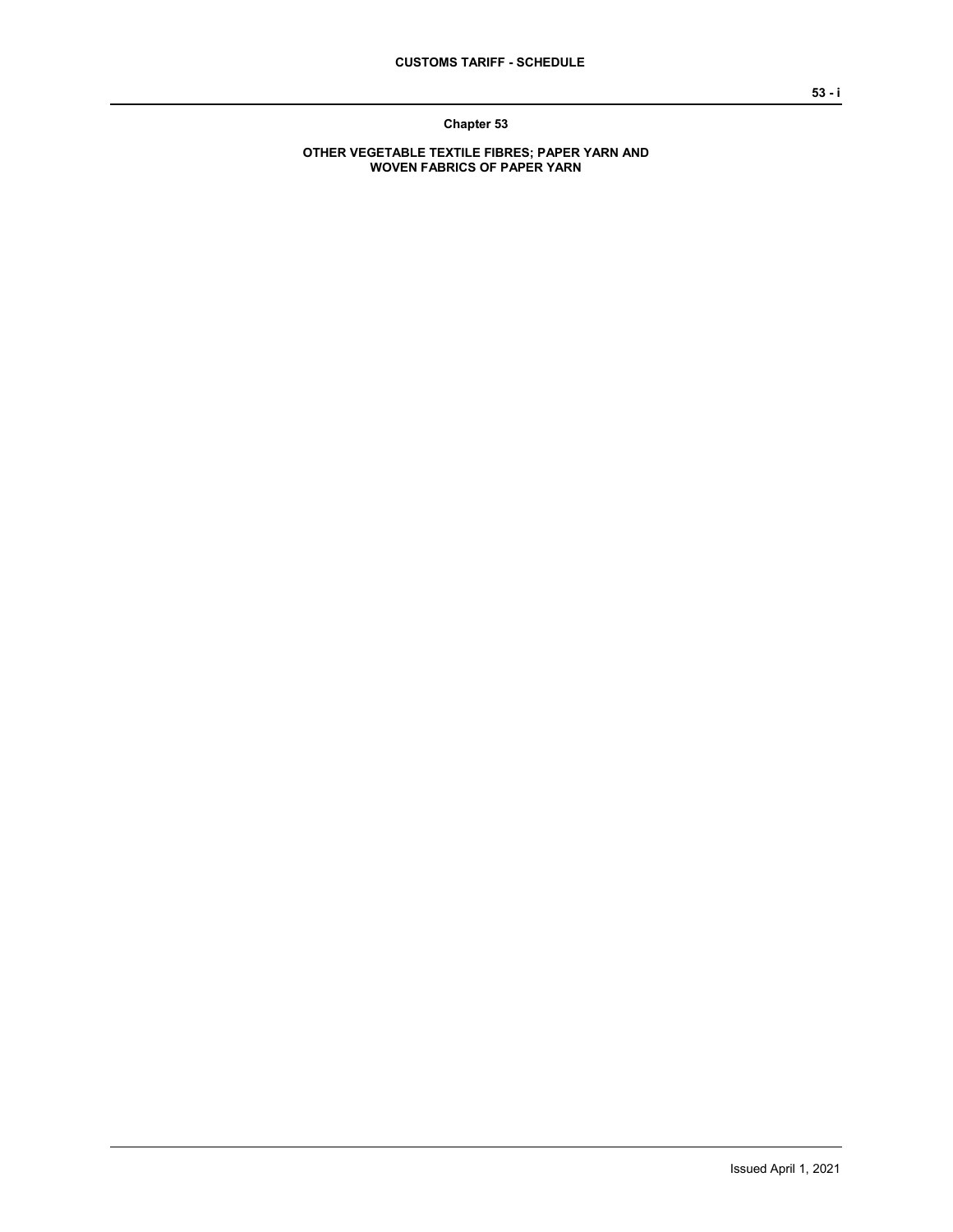## **CUSTOMS TARIFF - SCHEDULE**

| <b>Tariff</b><br>Item   | <b>SS</b> | <b>Description of Goods</b>                                                                                                                                                              | Unit of<br>Meas. | <b>MFN</b><br>Tariff | <b>Applicable</b><br><b>Preferential Tariffs</b>                                                                         |
|-------------------------|-----------|------------------------------------------------------------------------------------------------------------------------------------------------------------------------------------------|------------------|----------------------|--------------------------------------------------------------------------------------------------------------------------|
| 53.01                   |           | Flax, raw or processed but not spun; flax tow and waste (including yarn<br>waste and garnetted stock).                                                                                   |                  |                      |                                                                                                                          |
|                         |           | 5301.10.00 00 - Flax, raw or retted                                                                                                                                                      | <b>KGM</b>       | Free                 | LDCT, GPT, UST, MXT,<br>CIAT, CT, CRT, IT, NT,<br>SLT, PT, COLT, JT,<br>PAT, HNT, KRT, CEUT,<br>UAT, CPTPT,<br>UKT: Free |
|                         |           | -Flax, broken, scutched, hackled or otherwise processed, but not spun:                                                                                                                   |                  |                      |                                                                                                                          |
|                         |           | 5301.21.00 00 - - Broken or scutched                                                                                                                                                     | KGM              | Free                 | LDCT, GPT, UST, MXT,<br>CIAT, CT, CRT, IT, NT,<br>SLT, PT, COLT, JT,<br>PAT, HNT, KRT, CEUT,<br>UAT, CPTPT,<br>UKT: Free |
| 5301.29.00 00 - - Other |           |                                                                                                                                                                                          | <b>KGM</b>       | Free                 | LDCT, GPT, UST, MXT,<br>CIAT, CT, CRT, IT, NT,<br>SLT, PT, COLT, JT,<br>PAT, HNT, KRT, CEUT,<br>UAT, CPTPT,<br>UKT: Free |
|                         |           | 5301.30.00 00 - Flax tow and waste                                                                                                                                                       | <b>KGM</b>       | Free                 | LDCT, GPT, UST, MXT,<br>CIAT, CT, CRT, IT, NT,<br>SLT, PT, COLT, JT,<br>PAT, HNT, KRT, CEUT,<br>UAT, CPTPT,<br>UKT: Free |
| 53.02                   |           | True hemp (Cannabis sativa L.), raw or processed but not spun; tow and<br>waste of true hemp (including yarn waste and garnetted stock).                                                 |                  |                      |                                                                                                                          |
|                         |           | 5302.10.00 00 -True hemp, raw or retted                                                                                                                                                  | <b>KGM</b>       | Free                 | LDCT, GPT, UST, MXT,<br>CIAT, CT, CRT, IT, NT,<br>SLT, PT, COLT, JT,<br>PAT, HNT, KRT, CEUT,<br>UAT, CPTPT,<br>UKT: Free |
| 5302.90.00 00 -Other    |           |                                                                                                                                                                                          | KGM              | Free                 | LDCT, GPT, UST, MXT,<br>CIAT, CT, CRT, IT, NT,<br>SLT, PT, COLT, JT,<br>PAT, HNT, KRT, CEUT,<br>UAT, CPTPT,<br>UKT: Free |
| 53.03                   |           | Jute and other textile bast fibres (excluding flax, true hemp and ramie),<br>raw or processed but not spun; tow and waste of these fibres (including<br>yarn waste and garnetted stock). |                  |                      |                                                                                                                          |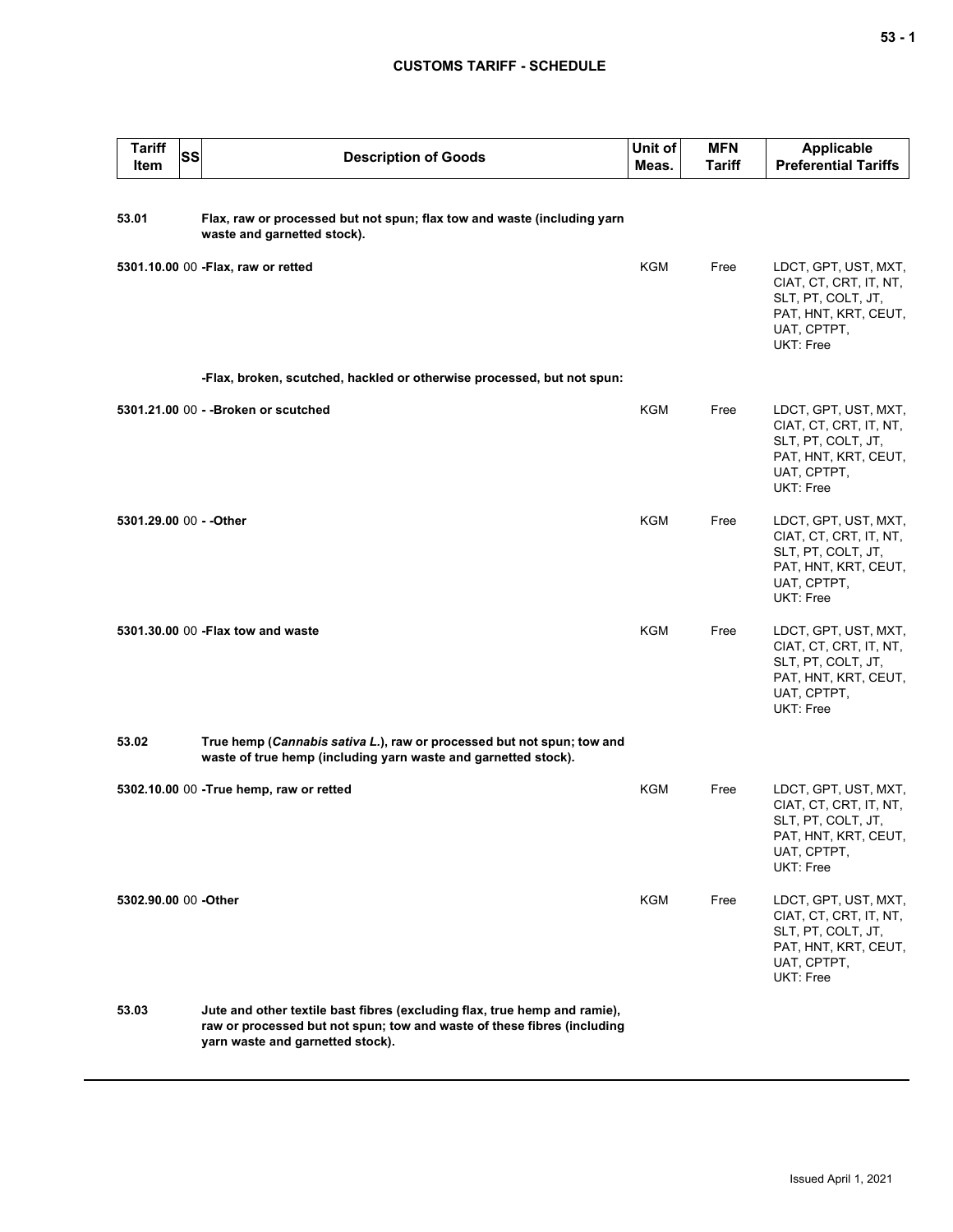| <b>Tariff</b><br>Item | SS | <b>Description of Goods</b>                                                                                                                                                                                                                                              | Unit of<br>Meas. | <b>MFN</b><br><b>Tariff</b> | Applicable<br><b>Preferential Tariffs</b>                                                                                |
|-----------------------|----|--------------------------------------------------------------------------------------------------------------------------------------------------------------------------------------------------------------------------------------------------------------------------|------------------|-----------------------------|--------------------------------------------------------------------------------------------------------------------------|
|                       |    | 5303.10.00 00 -Jute and other textile bast fibres, raw or retted                                                                                                                                                                                                         | <b>KGM</b>       | Free                        | LDCT, GPT, UST, MXT,<br>CIAT, CT, CRT, IT, NT,<br>SLT, PT, COLT, JT,<br>PAT, HNT, KRT, CEUT,<br>UAT, CPTPT,<br>UKT: Free |
| 5303.90.00 00 - Other |    |                                                                                                                                                                                                                                                                          | KGM              | Free                        | LDCT, GPT, UST, MXT,<br>CIAT, CT, CRT, IT, NT,<br>SLT, PT, COLT, JT,<br>PAT, HNT, KRT, CEUT,<br>UAT, CPTPT,<br>UKT: Free |
|                       |    | 5305.00.00 00 Coconut, abaca (Manila hemp or Musa textilis Nee), ramie and other<br>vegetable textile fibres, not elsewhere specified or included, raw or<br>processed but not spun; tow, noils and waste of these fibres (including<br>yarn waste and garnetted stock). | KGM              | Free                        | LDCT, GPT, UST, MXT,<br>CIAT, CT, CRT, IT, NT,<br>SLT, PT, COLT, JT,<br>PAT, HNT, KRT, CEUT,<br>UAT, CPTPT,<br>UKT: Free |
| 53.06                 |    | Flax yarn.                                                                                                                                                                                                                                                               |                  |                             |                                                                                                                          |
| 5306.10.00 00 -Single |    |                                                                                                                                                                                                                                                                          | <b>KGM</b>       | Free                        | LDCT, GPT, UST, MXT,<br>CIAT, CT, CRT, IT, NT,<br>SLT, PT, COLT, JT,<br>PAT, HNT, KRT, CEUT,<br>UAT, CPTPT,<br>UKT: Free |
|                       |    | 5306.20.00 00 -Multiple (folded) or cabled                                                                                                                                                                                                                               | KGM              | Free                        | LDCT, GPT, UST, MXT,<br>CIAT, CT, CRT, IT, NT,<br>SLT, PT, COLT, JT,<br>PAT, HNT, KRT, CEUT,<br>UAT, CPTPT,<br>UKT: Free |
| 53.07                 |    | Yarn of jute or of other textile bast fibres of heading 53.03.                                                                                                                                                                                                           |                  |                             |                                                                                                                          |
| 5307.10.00 00 -Single |    |                                                                                                                                                                                                                                                                          | <b>KGM</b>       | Free                        | LDCT, GPT, UST, MXT,<br>CIAT, CT, CRT, IT, NT,<br>SLT, PT, COLT, JT,<br>PAT, HNT, KRT, CEUT,<br>UAT, CPTPT,<br>UKT: Free |
|                       |    | 5307.20.00 00 -Multiple (folded) or cabled                                                                                                                                                                                                                               | <b>KGM</b>       | Free                        | LDCT, GPT, UST, MXT,<br>CIAT, CT, CRT, IT, NT,<br>SLT, PT, COLT, JT,<br>PAT, HNT, KRT, CEUT,<br>UAT, CPTPT,<br>UKT: Free |

**53.08 Yarn of other vegetable textile fibres; paper yarn.**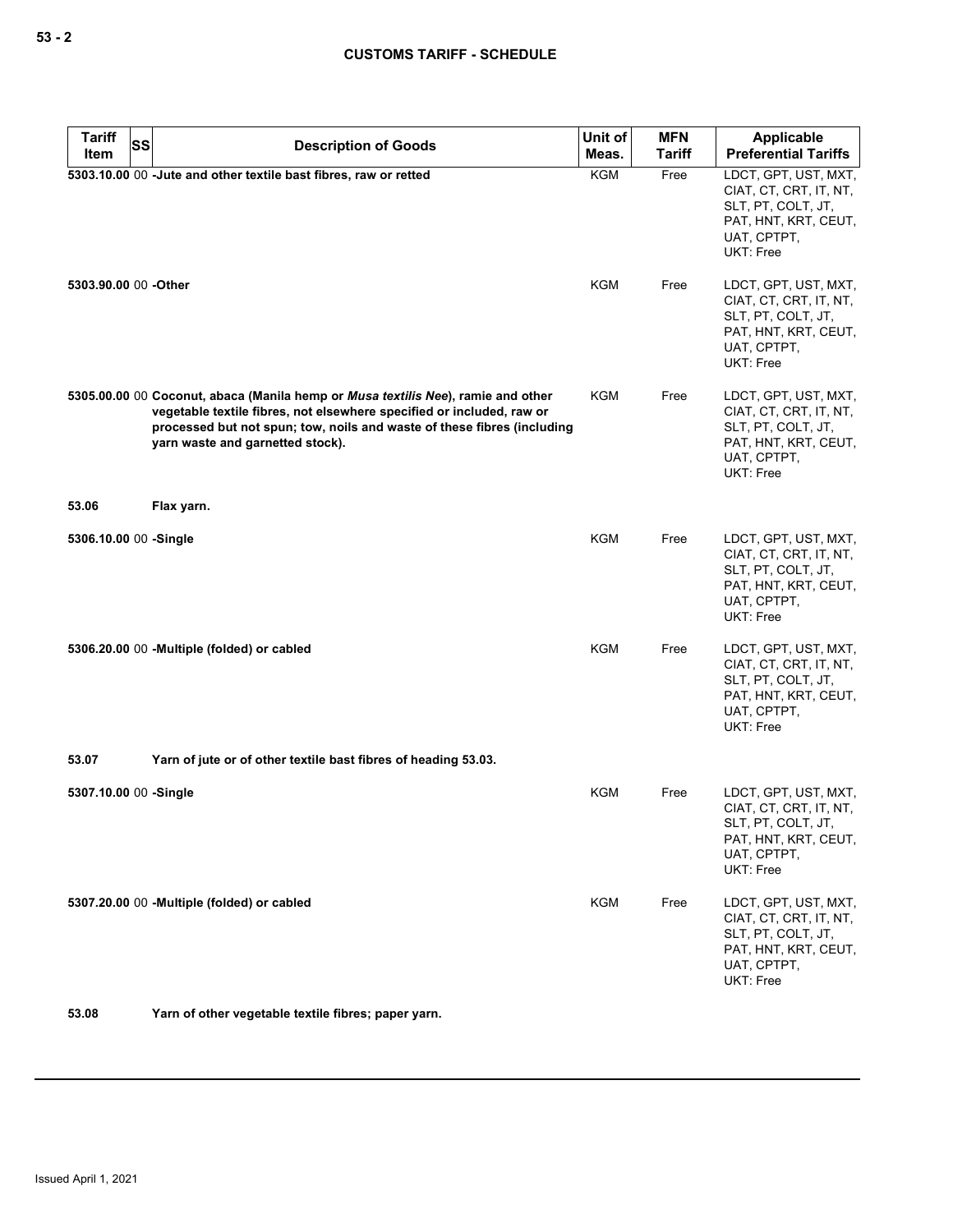| $\sim$<br>$\overline{\phantom{a}}$ |  | $\overline{\phantom{a}}$ |
|------------------------------------|--|--------------------------|
|------------------------------------|--|--------------------------|

| <b>Tariff</b>            | <b>SS</b> | <b>Description of Goods</b>                                             | Unit of    | <b>MFN</b>    | <b>Applicable</b>                                                                                                        |
|--------------------------|-----------|-------------------------------------------------------------------------|------------|---------------|--------------------------------------------------------------------------------------------------------------------------|
| Item                     |           |                                                                         | Meas.      | <b>Tariff</b> | <b>Preferential Tariffs</b>                                                                                              |
| 5308.10.00 00 -Coir yarn |           |                                                                         | <b>KGM</b> | Free          | LDCT, GPT, UST, MXT,<br>CIAT, CT, CRT, IT, NT,<br>SLT, PT, COLT, JT,<br>PAT, HNT, KRT, CEUT,<br>UAT, CPTPT,<br>UKT: Free |
|                          |           | 5308.20.00 00 - True hemp yarn                                          | <b>KGM</b> | Free          | LDCT, GPT, UST, MXT,<br>CIAT, CT, CRT, IT, NT,<br>SLT, PT, COLT, JT,<br>PAT, HNT, KRT, CEUT,<br>UAT, CPTPT,<br>UKT: Free |
| 5308.90.00 00 -Other     |           |                                                                         | <b>KGM</b> | Free          | LDCT, GPT, UST, MXT,<br>CIAT, CT, CRT, IT, NT,<br>SLT, PT, COLT, JT,<br>PAT, HNT, KRT, CEUT,<br>UAT, CPTPT,<br>UKT: Free |
| 53.09                    |           | Woven fabrics of flax.                                                  |            |               |                                                                                                                          |
|                          |           | -Containing 85% or more by weight of flax:                              |            |               |                                                                                                                          |
|                          |           | 5309.11.00 00 - - Unbleached or bleached                                | <b>KGM</b> | Free          | LDCT, GPT, UST, MXT,<br>CIAT, CT, CRT, IT, NT,<br>SLT, PT, COLT, JT,<br>PAT, HNT, KRT, CEUT,<br>UAT, CPTPT,<br>UKT: Free |
| 5309.19.00 00 - - Other  |           |                                                                         | <b>KGM</b> | Free          | LDCT, GPT, UST, MXT,<br>CIAT, CT, CRT, IT, NT,<br>SLT, PT, COLT, JT,<br>PAT, HNT, KRT, CEUT,<br>UAT, CPTPT,<br>UKT: Free |
|                          |           | -Containing less than 85% by weight of flax:                            |            |               |                                                                                                                          |
|                          |           | 5309.21.00 00 - - Unbleached or bleached                                | KGM        | Free          | LDCT, GPT, UST, MXT,<br>CIAT, CT, CRT, IT, NT,<br>SLT, PT, COLT, JT,<br>PAT, HNT, KRT, CEUT,<br>UAT, CPTPT,<br>UKT: Free |
| 5309.29.00 00 - - Other  |           |                                                                         | KGM        | Free          | LDCT, GPT, UST, MXT,<br>CIAT, CT, CRT, IT, NT,<br>SLT, PT, COLT, JT,<br>PAT, HNT, KRT, CEUT,<br>UAT, CPTPT,<br>UKT: Free |
| 53.10                    |           | Woven fabrics of jute or of other textile bast fibres of heading 53.03. |            |               |                                                                                                                          |